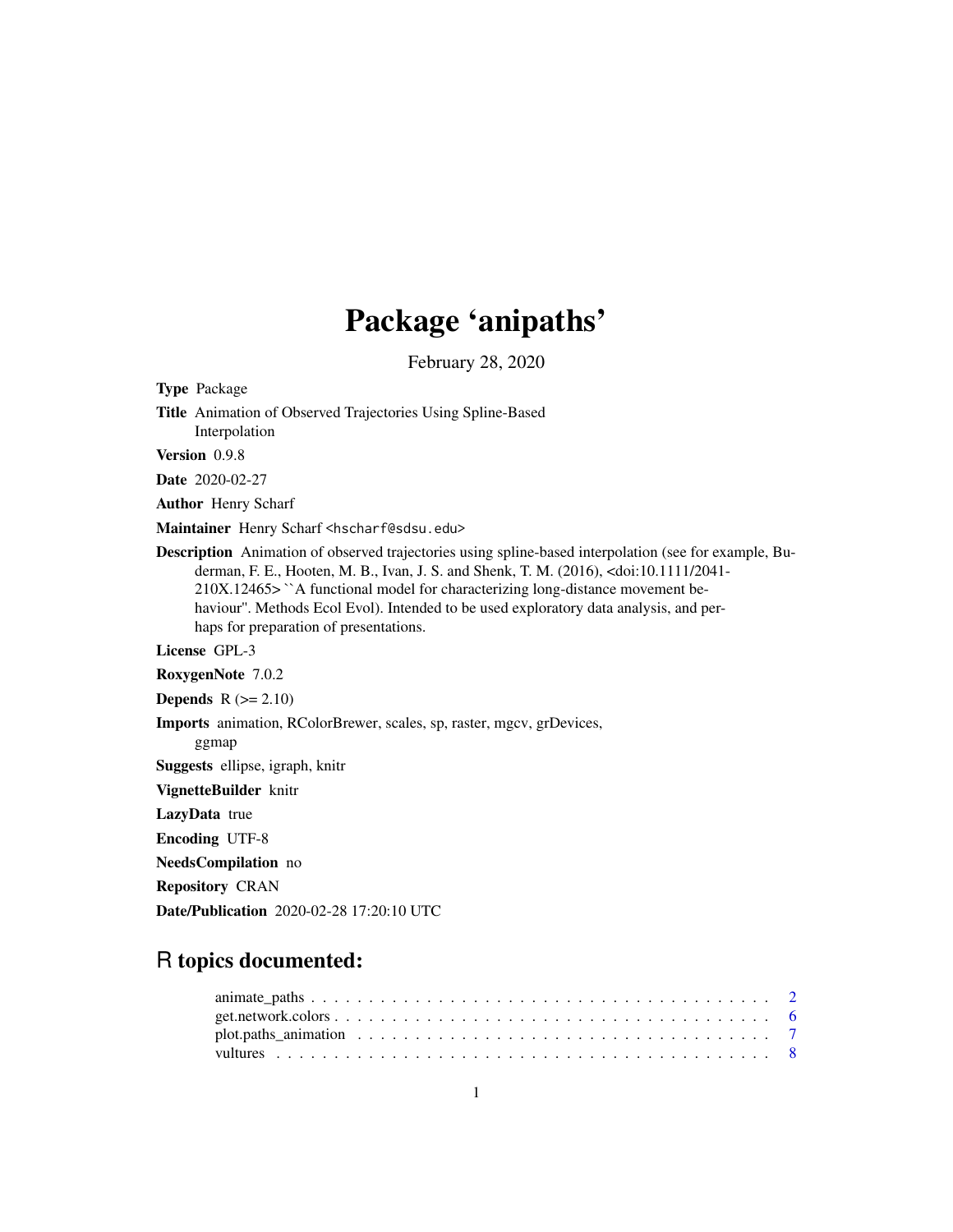#### <span id="page-1-0"></span>**Index** [9](#page-8-0)

animate\_paths *animate paths*

#### **Description**

Animates telemetry data for the purposed of EDA using smoothing splines to interpolate the observed locations. The animations are particularly useful when examining multiple simultaneous trajectories. The output of the call to animate\_paths() should bring up a browser window that shows the animation. Additionally, the images generated in images/ (or else the value set for imgdir) may be used with ffmpeg, latex, or other presentation software that can build animations directly from a sequence of images.

#### Usage

```
animate_paths(
 paths,
  times = NULL,
  delta.t = NULL,n.frames = NULL,
  interval = 1/12,
  paths.proj = "+proj=longlat",
  coord = c("x", "y"),
  Time.name = "time",
  ID.name = NULL,whole.path = FALSE,
  covariate = NULL,
  covariate.colors = c("black", "white"),
  covariate.thresh = NULL,
  covariate.legend.loc = "bottomright",
  par.opts = list(),
  dev.opts = list(),
  background = NULL,
  bg \cdot axes = TRUE,bg.opts = NULL,bg.misc = NULL,method = "html",pt.cex = 1,
  pt.colors = NULL,
  dimmed = NULL,
  res = 1.5,plot.date = TRUE,
  date,col = "black",legend.loc = "topright",
  network = NULL,
  network.times = NULL,
  network.thresh = 0.5,
```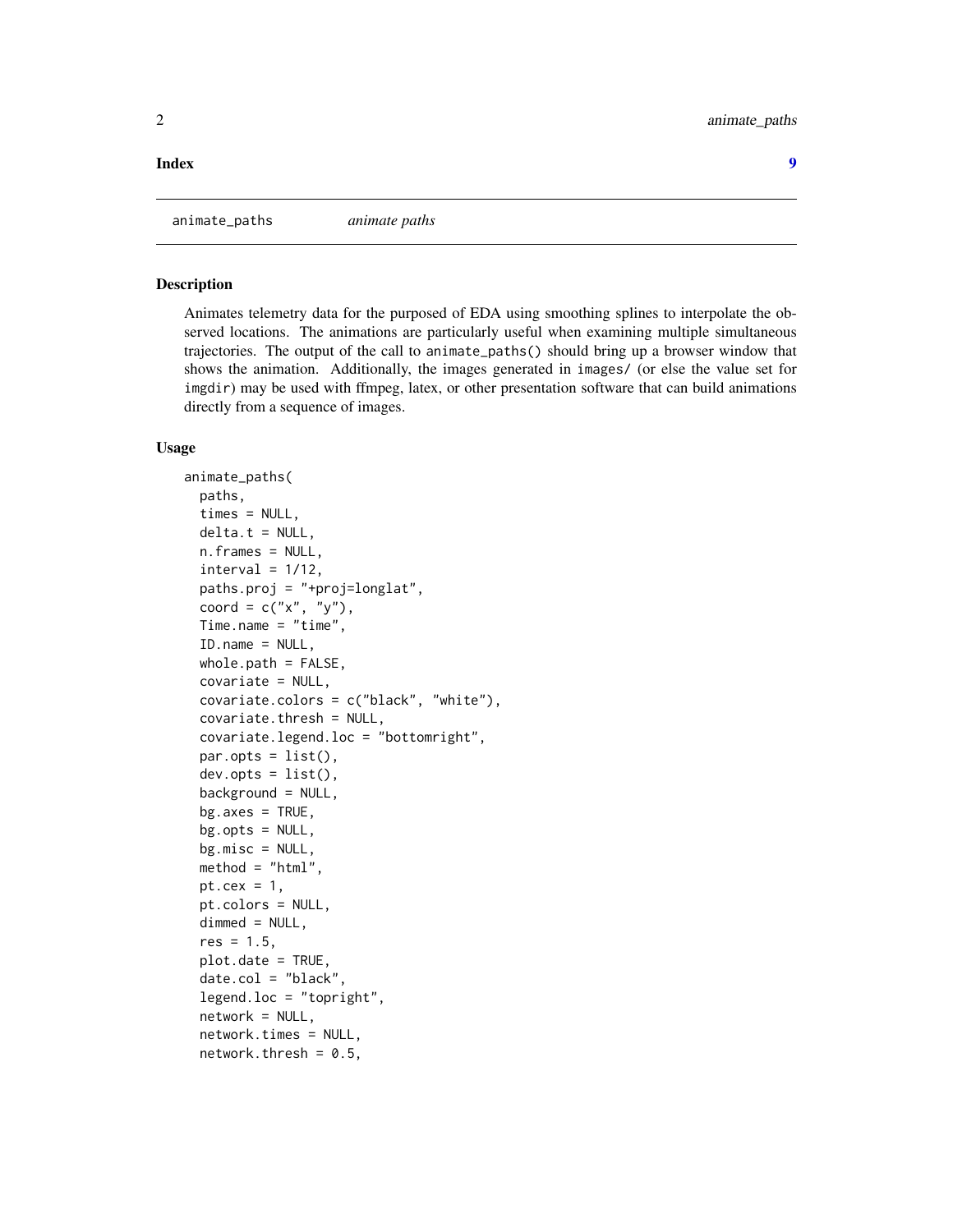#### animate\_paths 3

```
network.colors = NULL,
network.ring.wt = 3,
network.ring.trans = 1,
network.segment.wt = 3,
network.segment.trans = 0.5,
tail.wd = 1,tail.length = 5,
tail.colors = "gray87",
xlim = NULL,ylim = NULL,
main = NULL,bs = "'tp', fx=T",
max.knots = NULL,
uncertainty.level = NA,
override = FALSE,
return.paths = FALSE,
...
```
#### Arguments

 $\mathcal{L}$ 

| paths      | Either a data. frame with longitudes/eastings, latitudes/northings, IDs, and times<br>(see coord, ID. name, and Time. name), a SpatialPointsDataFrame with IDs<br>and times, or a list of data.frames containing the longitudes, latitudes, and times<br>for each individual (with names provided). If all paths are already synchornous,<br>another option for passing the data is to define paths as a list of matrices, all<br>with the same number of rows, and to specify the times separately via the next ar-<br>gument. This situation might arise when, for example, locations the user wishes<br>to animated correspond to realizations/sampler from a discrete-time movement<br>model. Covariates may be provided as named columns of the matrices in paths. |
|------------|-------------------------------------------------------------------------------------------------------------------------------------------------------------------------------------------------------------------------------------------------------------------------------------------------------------------------------------------------------------------------------------------------------------------------------------------------------------------------------------------------------------------------------------------------------------------------------------------------------------------------------------------------------------------------------------------------------------------------------------------------------------------------|
| times      | If all paths are already synchornous, another option for passing the data is to<br>define paths as a list of matrices, all with the same number of rows, and to<br>specify the times separately via this argument.                                                                                                                                                                                                                                                                                                                                                                                                                                                                                                                                                      |
| delta.t    | The gap in time between each frame in the animation. Specify one of delta.t<br>or n. frames. If both are specified, delta.t is used.                                                                                                                                                                                                                                                                                                                                                                                                                                                                                                                                                                                                                                    |
| n.frames   | The number of frames used to animate the complete time domain of the data.                                                                                                                                                                                                                                                                                                                                                                                                                                                                                                                                                                                                                                                                                              |
| interval   | Seconds per frame in animation. Default is $1/12$ (or 12 frames per second).                                                                                                                                                                                                                                                                                                                                                                                                                                                                                                                                                                                                                                                                                            |
| paths.proj | PROJ.4 string corresponding to the projection of the data. Default is "+proj=longlat".                                                                                                                                                                                                                                                                                                                                                                                                                                                                                                                                                                                                                                                                                  |
| coord      | A character vector of length 2 giving the names of the longitude/easting and lati-<br>tude/northing columns in the paths data. frame (in that order). This is required<br>if paths is not a SpatialPointsDataFrame.                                                                                                                                                                                                                                                                                                                                                                                                                                                                                                                                                     |
| Time.name  | The name of the columns in paths gving the observation times. This column<br>must be of class POSIXt, or numeric.                                                                                                                                                                                                                                                                                                                                                                                                                                                                                                                                                                                                                                                       |
| ID.name    | The name of the column in paths that identifies each individual. If left as NULL<br>(default), a single individual is assumed.                                                                                                                                                                                                                                                                                                                                                                                                                                                                                                                                                                                                                                          |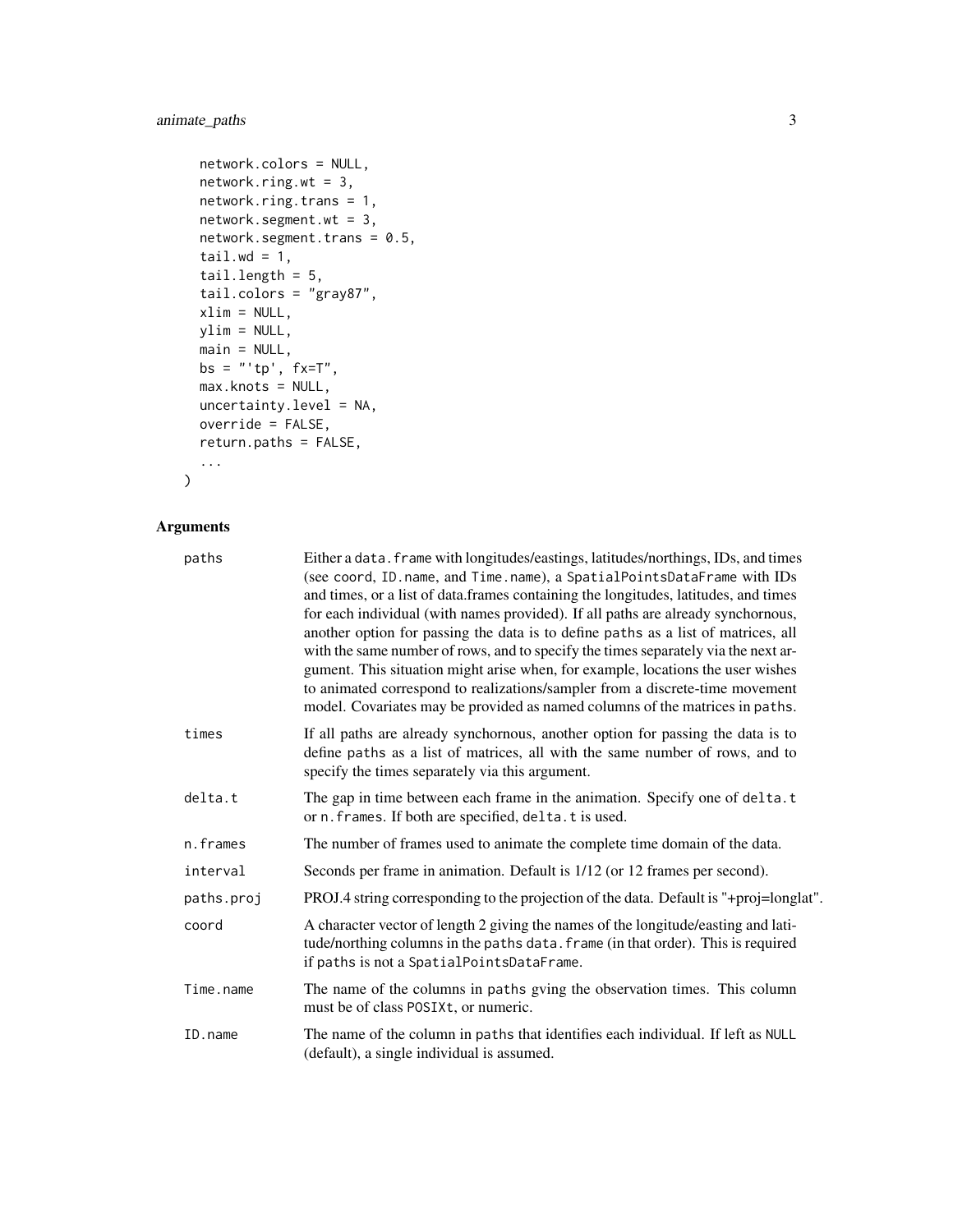| whole.path           | logical. If $TRUE$ (default = $FALSE$ ), the complete interpolated trajectories will<br>be plotted in the background of the animation. If whole path = TRUE, consider<br>also setting $tail.length = 0$ .                                                                                                                                                                                                                                                                                                                                                                                                                                                                                                                                                                                                                                                                                                                                                                            |
|----------------------|--------------------------------------------------------------------------------------------------------------------------------------------------------------------------------------------------------------------------------------------------------------------------------------------------------------------------------------------------------------------------------------------------------------------------------------------------------------------------------------------------------------------------------------------------------------------------------------------------------------------------------------------------------------------------------------------------------------------------------------------------------------------------------------------------------------------------------------------------------------------------------------------------------------------------------------------------------------------------------------|
| covariate            | The name of the column in paths that identifies the covariate to be mapped to a<br>ring of color around each point.                                                                                                                                                                                                                                                                                                                                                                                                                                                                                                                                                                                                                                                                                                                                                                                                                                                                  |
| covariate.colors     |                                                                                                                                                                                                                                                                                                                                                                                                                                                                                                                                                                                                                                                                                                                                                                                                                                                                                                                                                                                      |
|                      | vector of colors which will be used in their given order to make a color ramp<br>(see colorRamp())                                                                                                                                                                                                                                                                                                                                                                                                                                                                                                                                                                                                                                                                                                                                                                                                                                                                                   |
| covariate.thresh     |                                                                                                                                                                                                                                                                                                                                                                                                                                                                                                                                                                                                                                                                                                                                                                                                                                                                                                                                                                                      |
|                      | if changed from its default value of NULL, the interpolated value of the covariate<br>will be binarized based on this numeric value.                                                                                                                                                                                                                                                                                                                                                                                                                                                                                                                                                                                                                                                                                                                                                                                                                                                 |
| covariate.legend.loc | either the location of the covariate legend, or NA if no legend is desired                                                                                                                                                                                                                                                                                                                                                                                                                                                                                                                                                                                                                                                                                                                                                                                                                                                                                                           |
| par.opts             | Options passed to par () before creating each frame.                                                                                                                                                                                                                                                                                                                                                                                                                                                                                                                                                                                                                                                                                                                                                                                                                                                                                                                                 |
|                      |                                                                                                                                                                                                                                                                                                                                                                                                                                                                                                                                                                                                                                                                                                                                                                                                                                                                                                                                                                                      |
| dev.opts             | Options passed to png() before creating each frame.                                                                                                                                                                                                                                                                                                                                                                                                                                                                                                                                                                                                                                                                                                                                                                                                                                                                                                                                  |
| background           | Three possibilities: (1) A single background image over which animation will<br>be overlayed, or a list/stack of images/rasters corresponding to each frame. (2) A<br>list with values center (long/lat), zoom, and maptype (see ggmap::get_googlemap())<br>which will be used to generate a background for the animation based on Google<br>maps tiles. Additional arguments may be added which will be passed to ggmap: : get_googlemap().<br>(3) A logical value of TRUE, which will cue the function to get the best Google<br>Map tile combination it can come up with. Note: ggmap must be installed<br>for $(2)$ and $(3)$ . Note: if you are calling animate_paths $()$ several times in<br>a short period of time you may get an error from Google for trying to pull<br>tiles too often (e.g., Error in download.file(url, destfile = tmp, quiet =<br>!messaging, mode = "wb") : cannot open URL 'http://maps.googleapis').<br>Waiting a minute or so usually solves this. |
| bg.axes              | logical: should animation place axis labels when using a background image<br>(default is TRUE). If RGoogleMaps is used to produce background, labels will be<br>"northing" and "easting". Otherwise, the strings given to coord will be used.                                                                                                                                                                                                                                                                                                                                                                                                                                                                                                                                                                                                                                                                                                                                        |
| bg.opts              | Options passed to plot() function call that makes background in each frame.<br>For example, this could be used to specify blue ocean and gray landcover if<br>background is a SpatialPolygonsDataFrame and bg.opts = list(bg = "dodgerblue4", col<br>$=$ "gray", border = "gray").                                                                                                                                                                                                                                                                                                                                                                                                                                                                                                                                                                                                                                                                                                   |
| bg.misc              | Character string which will be executed as R code after generating the back-<br>ground, and before adding trajectories, etc.                                                                                                                                                                                                                                                                                                                                                                                                                                                                                                                                                                                                                                                                                                                                                                                                                                                         |
| method               | either "html" (default) or "mp4". The latter requires the user has installed<br>ffmpeg (see ?animation::saveVideo()).                                                                                                                                                                                                                                                                                                                                                                                                                                                                                                                                                                                                                                                                                                                                                                                                                                                                |
| pt.cex               | A numeric value giving the character expansion (size) of the points for each<br>individual. Default is 1.                                                                                                                                                                                                                                                                                                                                                                                                                                                                                                                                                                                                                                                                                                                                                                                                                                                                            |
| pt.colors            | A vector of colors to be used for each individual in the animation. Default<br>values come from Color Brewer palettes. When a network is provided, this is<br>ignored and individuals are all colored black. If NA, no plot colors are chosen to<br>distinguish individuals. This can be useful when making animations involving a<br>covariate. Consider also setting legend. loc to NA in this case.                                                                                                                                                                                                                                                                                                                                                                                                                                                                                                                                                                               |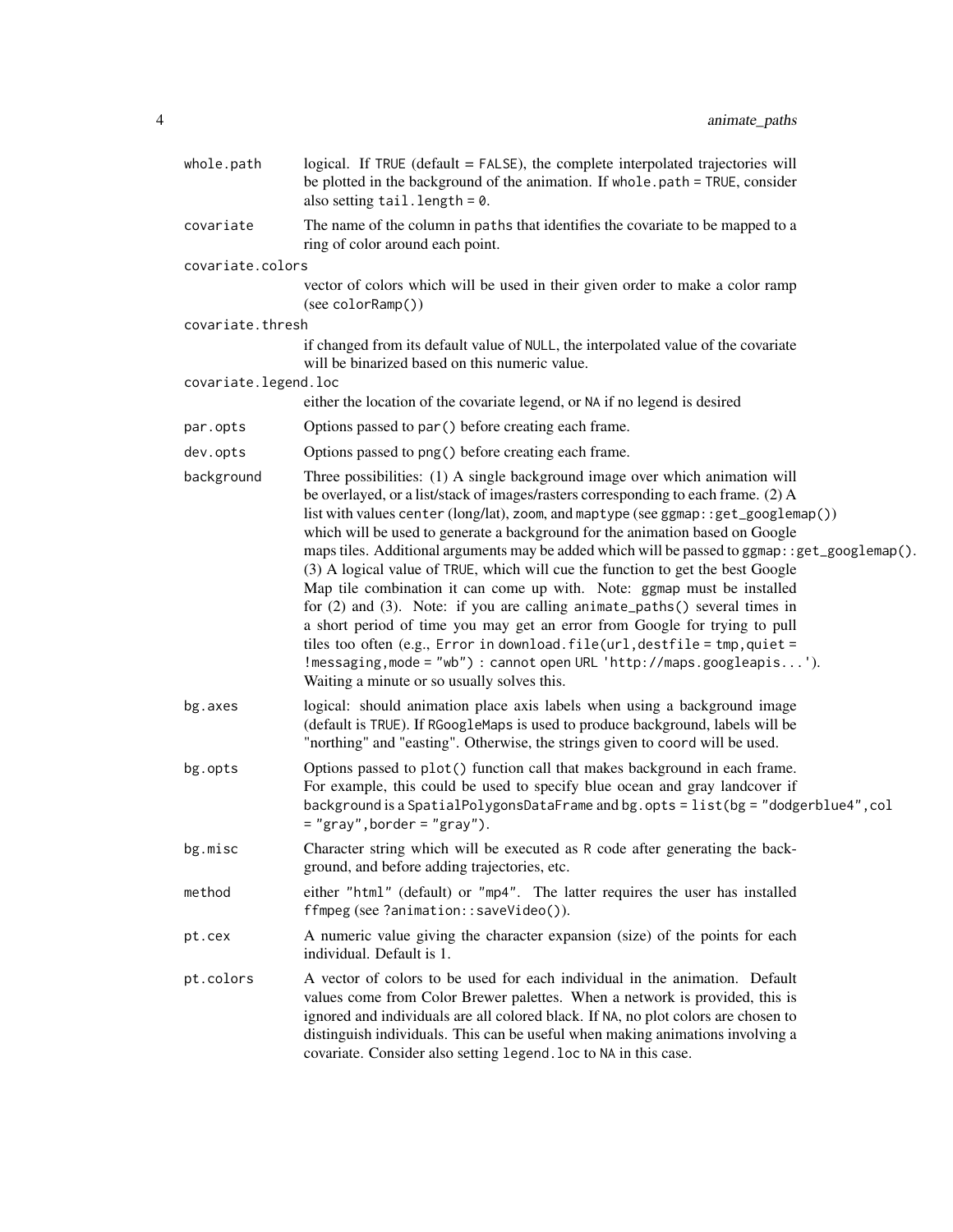| dimmed                | Numeric vector of individuals to "dim" in the animation. Order corresponds to<br>the order of the ID.name variable, or order of paths list.                                                                                                                                                                                                            |  |
|-----------------------|--------------------------------------------------------------------------------------------------------------------------------------------------------------------------------------------------------------------------------------------------------------------------------------------------------------------------------------------------------|--|
| res                   | Resolution of images in animation. Increase this for higher quality (and larger)<br>images.                                                                                                                                                                                                                                                            |  |
| plot.date             | Logical variable toggling date text at the time center of the animation.                                                                                                                                                                                                                                                                               |  |
| date.col              | default is "black"                                                                                                                                                                                                                                                                                                                                     |  |
| legend.loc            | passed to first argument of legend() function. Default is "topright". NA<br>removes legend.                                                                                                                                                                                                                                                            |  |
| network               | Array of dimensions (# individuals, # individuals, n. frames) that gives a dyan-<br>mic network structure among the individuals.                                                                                                                                                                                                                       |  |
| network.times         | Numeric vector. If network time grid doesn't match n. frames, supply the times<br>at which the network has been evaluated so it can be interpolated using smooth-<br>ing splines.                                                                                                                                                                      |  |
|                       | network. thresh Network structure is summarized in the animation in a binary way, regardless<br>of whether or not the network is continuously weighted or not. The value of<br>network. thresh determines the level below which no connection is shown,<br>and above which an active connection is shown via colored rings and connecting<br>segments. |  |
|                       | network.colors A symmetric matrix of dimension length(paths) $\times$ length(paths) giving<br>the colors associated with each pairwise relationship.                                                                                                                                                                                                   |  |
| network.ring.wt       |                                                                                                                                                                                                                                                                                                                                                        |  |
|                       | thickness of network rings (default is 3)                                                                                                                                                                                                                                                                                                              |  |
| network.ring.trans    |                                                                                                                                                                                                                                                                                                                                                        |  |
|                       | transparency of network segments (default is 1)                                                                                                                                                                                                                                                                                                        |  |
| network.segment.wt    | thickness of network segments (default is 3)                                                                                                                                                                                                                                                                                                           |  |
| network.segment.trans |                                                                                                                                                                                                                                                                                                                                                        |  |
|                       | transparency of network segments (default is 0.5)                                                                                                                                                                                                                                                                                                      |  |
| tail.wd               | Thickness of tail trailing behind each individual. Default is 1.                                                                                                                                                                                                                                                                                       |  |
| tail.length           | Length of the tail trailing each individual.                                                                                                                                                                                                                                                                                                           |  |
| tail.colors           | default is "gray87". Can be single color or vector of colors.                                                                                                                                                                                                                                                                                          |  |
| xlim                  | Boundaries for plotting. If left undefined, the range of the data will be used.                                                                                                                                                                                                                                                                        |  |
| ylim                  | Boundaries for plotting. If left undefined, the range of the data will be used.                                                                                                                                                                                                                                                                        |  |
| main                  | Title for each frame. SOON: support for changing titles to allow for, say, dates.                                                                                                                                                                                                                                                                      |  |
| bs                    | default is "'tp'" (thin plate splines), but this can be any spline basis supported<br>by s() in the mgcv package.                                                                                                                                                                                                                                      |  |
| max.knots             | maximum number of allowed knots. This actual number of knots used in the<br>fitting will be min(max.knots,#observations_i).                                                                                                                                                                                                                            |  |
| uncertainty.level     |                                                                                                                                                                                                                                                                                                                                                        |  |
|                       | value in $(0, 1)$ corresponding to level at which to draw uncertainty ellipses. NA<br>(default) results in no ellipses.                                                                                                                                                                                                                                |  |
| override              | Logical variable toggling where or not to override warnings about how long the<br>animation procedure will take.                                                                                                                                                                                                                                       |  |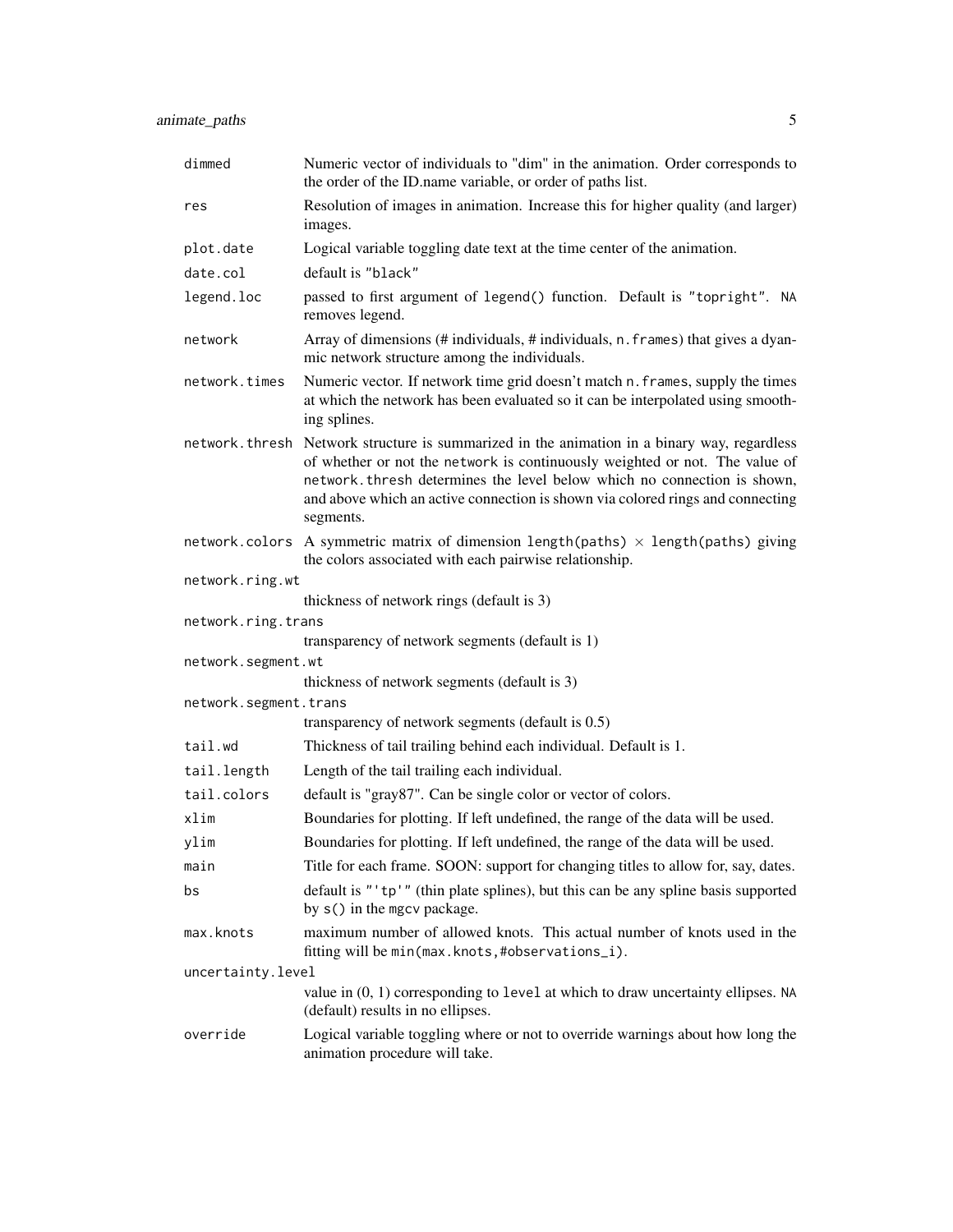<span id="page-5-0"></span>

| return.paths            | logical. Default is FALSE, but if TRUE then the interpolated paths are returned<br>and no animation is produced.     |
|-------------------------|----------------------------------------------------------------------------------------------------------------------|
| $\cdot$ $\cdot$ $\cdot$ | other arguments to be passed to ani. options to animation options such as the<br>time interval between image frames. |

#### Value

video file, possibly a directory containing the individual images, or interpolated paths.

#### Examples

```
##
vultures$POSIX <- as.POSIXct(vultures$timestamp, tz = "UTC")
vultures_paths <- vultures[vultures$POSIX > as.POSIXct("2009-03-01", origin = "1970-01-01") &
                      vultures$POSIX < as.POSIXct("2009-05-01", origin = "1970-01-01"), ]
animate_paths(paths = vultures_paths,
             delta.t = "week",coord = c("location.long", "location.lat"),
             Time.name = "POSIX",
             ID.name = "individual.local.identifier")
system("rm -r js; rm -r css; rm -r images; rm index.html")
background \leq 1ist(center = c(-90, 10),
                   zoom = 3,
                   maptype = "satellite")
COVARIATE <- cos(as.numeric(vultures_paths$timestamp) /
                  diff(range(as.numeric(vultures_paths$timestamp))) * 4 * pi)
animate_paths(paths = cbind(vultures_paths, COVARIATE),
             delta.t = "week".coord = c("location.long", "location.lat"),
             Time.name = "POSIX", covariate = "COVARIATE",
              covariate.colors = RColorBrewer::brewer.pal(n = 9, "RdYlGn"),
              ID.name = "individual.local.identifier",
              background = background)
```

| get.network.colors | get.network.colors() Finds all maximal cliques in the network at each |
|--------------------|-----------------------------------------------------------------------|
|                    | time point and tries to assign them a useful coloring                 |

#### Description

get.network.colors() Finds all maximal cliques in the network at each time point and tries to assign them a useful coloring

#### Usage

```
get.network.colors(binary.network, network.color.options = NULL)
```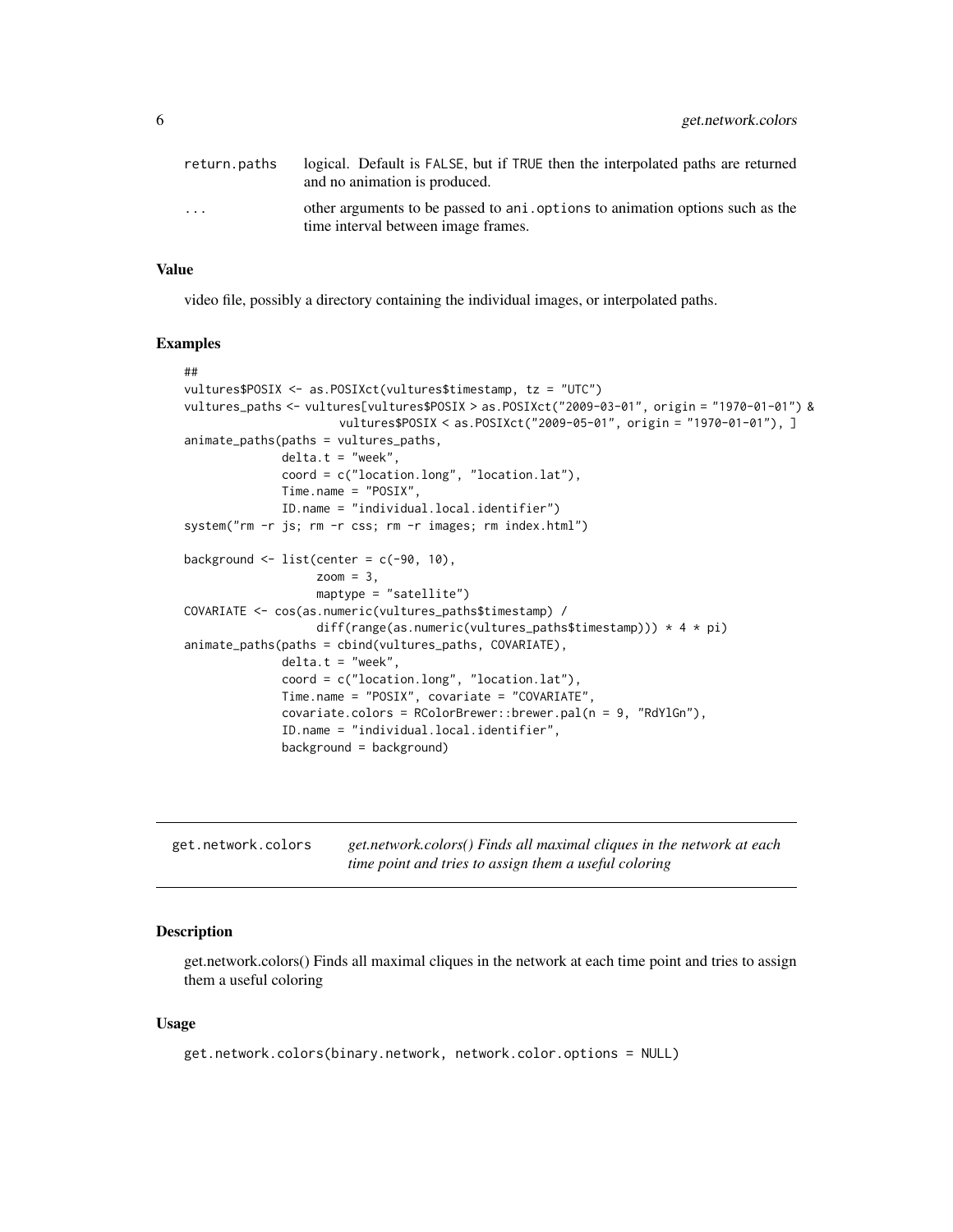#### <span id="page-6-0"></span>**Arguments**

binary.network a 3D array giving the time-varying adjecency matrix of a dynamic network. network.color.options vector of colors

#### Value

a list of two elements: a list of the maximal cliques at each time, and c list with colors for each clique at each time

plot.paths\_animation *Plot animation path interpolation*

#### Description

This is mainly intended as a way to check that the interpolations used in the animation are working as expected.

#### Usage

```
## S3 method for class 'paths_animation'
plot(x, ..., i = 1, level = 0.05, ylim_x = NULL, ylim_y = NULL)
```
#### Arguments

| $\mathsf{x}$ | paths_animation object as created through a call to animate_paths().                   |
|--------------|----------------------------------------------------------------------------------------|
| $\cdots$     | additional arguments passed to plot.                                                   |
| $\mathbf{i}$ | index of individual to plot (corresponds to index in unique (paths $[$ , 'ID. name')). |
| level        | confidence level for error bands. NA removes bands.                                    |
| ylim_x       | y-axis limits for marginal plots (x, easting, etc.)                                    |
| ylim_y       | y-axis limits for marginal plots (y, northing, etc.)                                   |
|              |                                                                                        |

#### Examples

```
vultures$POSIX <- as.POSIXct(vultures$timestamp, tz = "UTC")
vultures_paths <- vultures[vultures$POSIX > as.POSIXct("2009-03-22", origin = "1970-01-01") &
                      vultures$POSIX < as.POSIXct("2009-04-05", origin = "1970-01-01"), ]
interpolated_paths <-
animate_paths(paths = vultures_paths,
             delta.t = 3600*6,coord = c("location.long", "location.lat"),
             Time.name = "POSIX",
             ID.name = "individual.local.identifier",
             max.knots = 13,
             return.paths = TRUE)
interpolated_paths_gp <-
```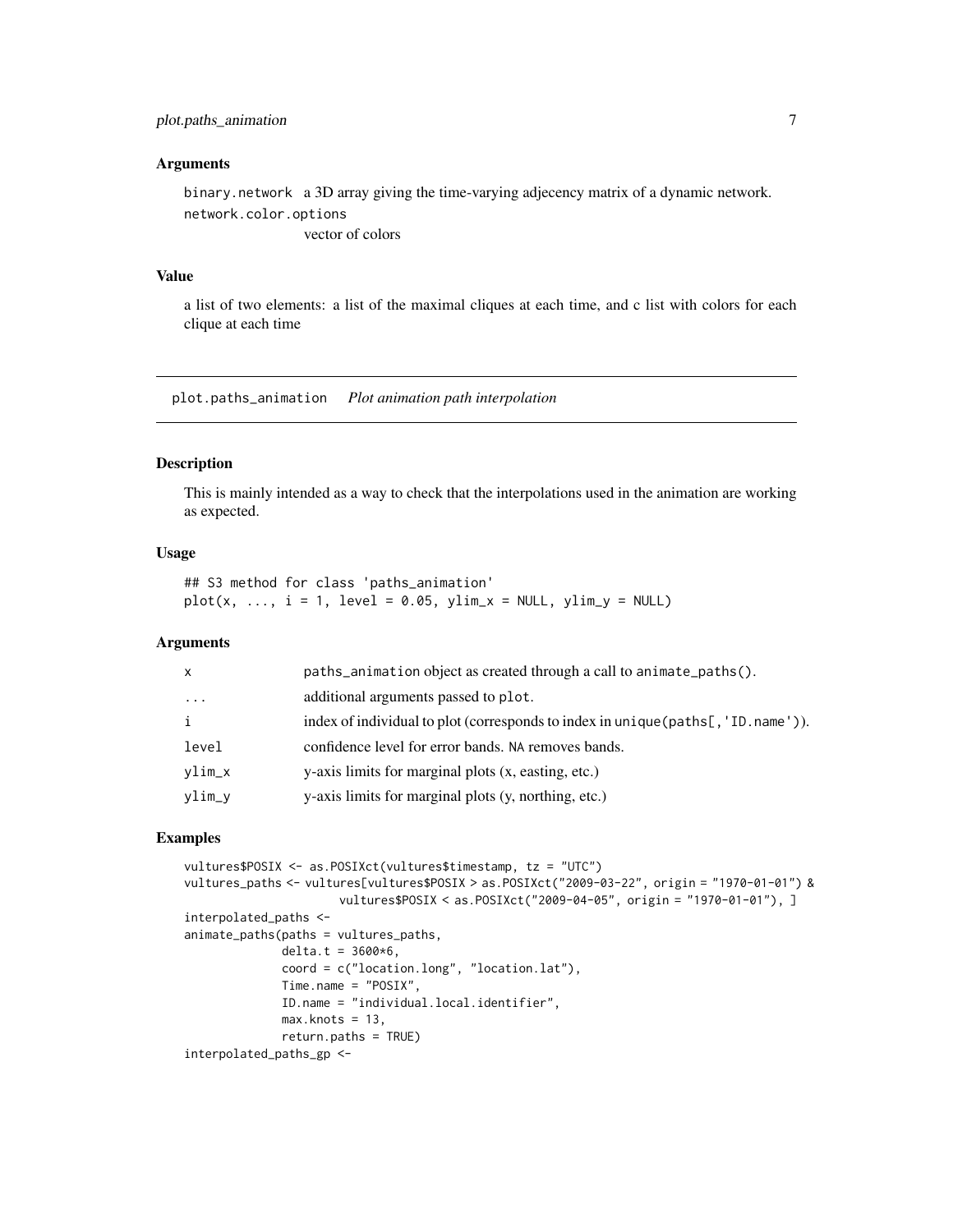<span id="page-7-0"></span>8 vultures and the contract of the contract of the contract of the contract of the contract of the contract of the contract of the contract of the contract of the contract of the contract of the contract of the contract of

```
animate_paths(paths = vultures_paths,
             delta.t = 3600*6,coord = c("location.long", "location.lat"),
             Time.name = "POSIX",
             ID.name = "individual.local.identifier",
             max.knots = 3*13,return.paths = TRUE)
plot(interpolated_paths, i = 2)
plot(interpolated_paths_gp, i = 2, level = 0.01)
```
vultures *GPS locations of turkey vultures.*

#### **Description**

A dataset containing a subset of the locations of turkey vultures (2003–2006), with time stamps, from:

#### Usage

vultures

#### Format

A data frame with 215719 rows and 11 variables:

timestamp time of observation

location.long logitude

location.lat latitude

individual.local.identifier identifier for each individual ...

#### Details

Dodge S, Bohrer G, Bildstein K, Davidson SC, Weinzierl R, Mechard MJ, Barber D, Kays R, Brandes D, Han J (2014) Environmental drivers of variability in the movement ecology of turkey vultures (Cathartes aura) in North and South America. Philosophical Transactions of the Royal Society B 20130195. doi:10.1098/rstb.2013.0195

Bildstein K, Barber D, Bechard MJ (2014) Data from: Environmental drivers of variability in the movement ecology of turkey vultures (Cathartes aura) in North and South America. Movebank Data Repository. doi:10.5441/001/1.46ft1k05

#### Source

<https://www.datarepository.movebank.org/handle/10255/move.362/> Bildstein K, Barber D, Bechard MJ (2014) Data from: Environmental drivers of variability in the movement ecology of turkey vultures (Cathartes aura) in North and South America. Movebank Data Repository. doi:10.5441/001/1.46ft1k05